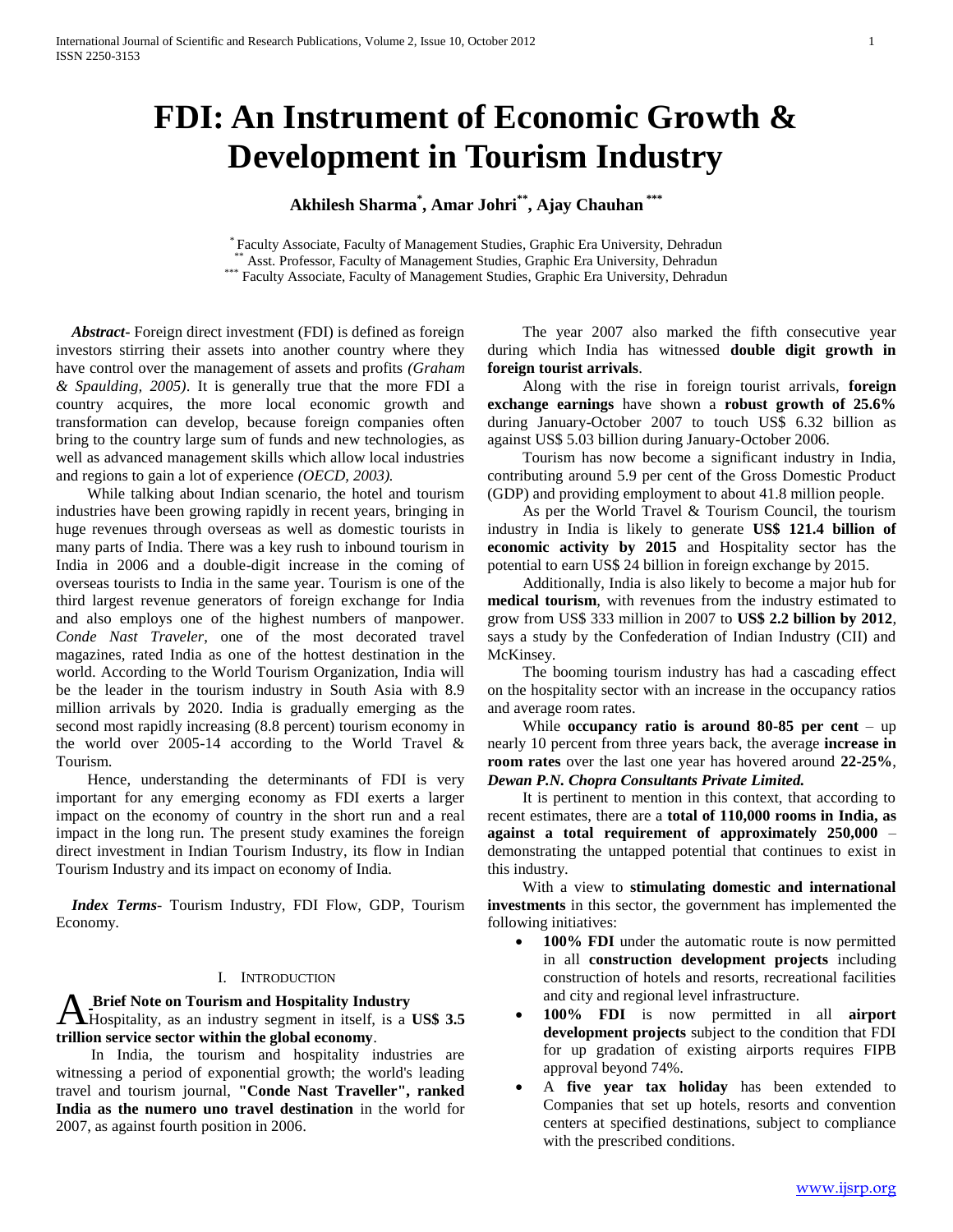Plans for **substantial up gradation of 28 regional airports** in smaller towns and the privatization and expansion of Delhi and Mumbai airports

 The abovementioned initiatives have resulted in **increasing FDI inflows** being witnessed by this industry. For the period April 2000 to November 2007, a total of **US\$ 636 million** in foreign direct investments was channelized towards development of hotels and tourism.

 **The hospitality industry has also been receiving increasing interest from the Private Equity Sector – investments have tripled from US\$ 60 million in 2004-05 to over US\$ 180 million in 2006-07.**

 It is estimated that the hospitality sector is likely to see a further **US\$ 11.41 billion in inbound investments** over the next two years.

 Several global hospitality majors such as Hilton, Accor, Marriott International, Berggruen Hotels, Cabana Hotels, Premier Travel Inn (PTI) and InterContinental Hotels group have already announced major investment plans in India in recent years.

## II. FDI IN TOURISM

 With a view to stimulate domestic and international investments in this sector, the government has permitted 100 percent FDI in the automatic route –allowing full FDI into all construction development projects including construction of hotels and resorts, recreational facilities, and city and regional level infrastructure. 100 percent FDI is now allowed in all airport expansion projects subject to the condition that FDI for up gradation of existing airports requires Foreign Investment Promotion Board (FIPB) approval beyond 74 percent. A five year tax holiday has been given to organizations that set up hotels, resorts and convention centers at specific destinations, subject to fulfillment with the agreed conditions. Some international hospitality majors such as Hilton, Accor, Marriott International, Berggruen Hotels, Cabana Hotels, Premier Travel Inn (PTI) and InterContinental Hotels group have already announced major venture plans in India in recent years. It is expected that the hospitality division is expected to see an additional US\$11.41 billion in inbound investments over the next two years.

**Table 1: FDI Inflows into India, 1990-2007 (US\$ millions)**

| <b>YEAR</b> | <b>AMOUNT</b> |
|-------------|---------------|
| 1990-91     | 0             |
| 1991-92     | 0             |
| 1995-96     | 2500          |
| 1996-97     | 3000          |
| 2000-01     | 4000          |
| 2001-02     | 6000          |
| 2005-06     | 7500          |
| 2006-07     | 19000         |

*Source: Reserve Bank of India (RBI*)

Note: Data includes acquisition of shares of Indian companies by non-residents.

## III. TOURISM INDUSTRY IN INDIA

 Tourism sector holds immense potential for Indian economy. It can provide impetus to other industries through backward and forward linkages and can generate huge revenue earnings for the country. In the recent 2007-08 budget, the provision for building tourist infrastructure has been increased from US\$ 95.6 million in 2006-07 to US\$ 117.5 million in 2007- 08 (Min. of Tourism, GOI). Tourism is no longer looking at it as a leisure activity, but as a major source of employment. The labor capital ratio per million rupee of investment at 1985-86 prices in the tourism sector is 47.5 jobs as against 44.7 jobs in agriculture and 12.6 jobs in case of manufacturing industries (Market plus Report, Min. of Tourism). Tourism is one of the third largest net earners of foreign exchange for the country and also one of the sectors, which employs the largest number of manpower.

 India is rated among the top five travel destinations in the world according to Lonely Planet. ABTA magazine rates India as the most preferred destination on earth. Indian tourism is one of the most diverse products on the global scene. India has 26 world heritage sites. It is divided into 25 bio-geographic zones and has wide ranging eco tourism products. Apart from this it has a 6,000 km coastline and dozens of beaches (WTO 1997). India's great ethnic diversity translates into a wide variety of cuisine and culture. It also has a large number of villages, plantations and adventure locations.

 Foreign tourist arrivals are expected to grow to 10 million by 2010-12 and the domestic tourism is expected to increase by 15% to 20% over the next five years as per the Ministry of Tourism expectations basing on the growth in the last one decade. There is a rapid growth in average room rates and is expected to continue until sufficient new supply come on stream (average increase is 21% since 2004-06 in 4& 5 star segment).

 Government of India is allowing 100% FDI in Hotels and Tourism, through the automatic route and also identified the investment opportunity of about \$8-10 billion in the next 5 years in tourism sector. India has significant potential for becoming a major global tourist destination. It is estimated that tourism in India could contribute Rs.8,50,000 crores to the GDP by 2020 ( approx. 1800 million USD) if you properly plan to develop and invest on Connectivity Infrastructure, Tourism Infrastructure, Tourism Products, Capacity Building and Promotion & Marketing (WTTC report). It is estimated there is a need of around 10 Billion

 US \$ required for development of tourism as per the different state tourism estimates for the next five years. When you think about the long term capital requirement of all states, it is estimated around 56 billion US \$ for the next 20 years.

 A rapidly growing middle class, the advent of corporate incentive travel and the multinational companies into India has boosted prospects for tourism. India's easy visa rules, public freedoms and its many attractions as an ancient civilization makes tourism development easier than in many other countries. In order to attract more visitors, India needs to increase room supply, open further its skies to increase air capacity, and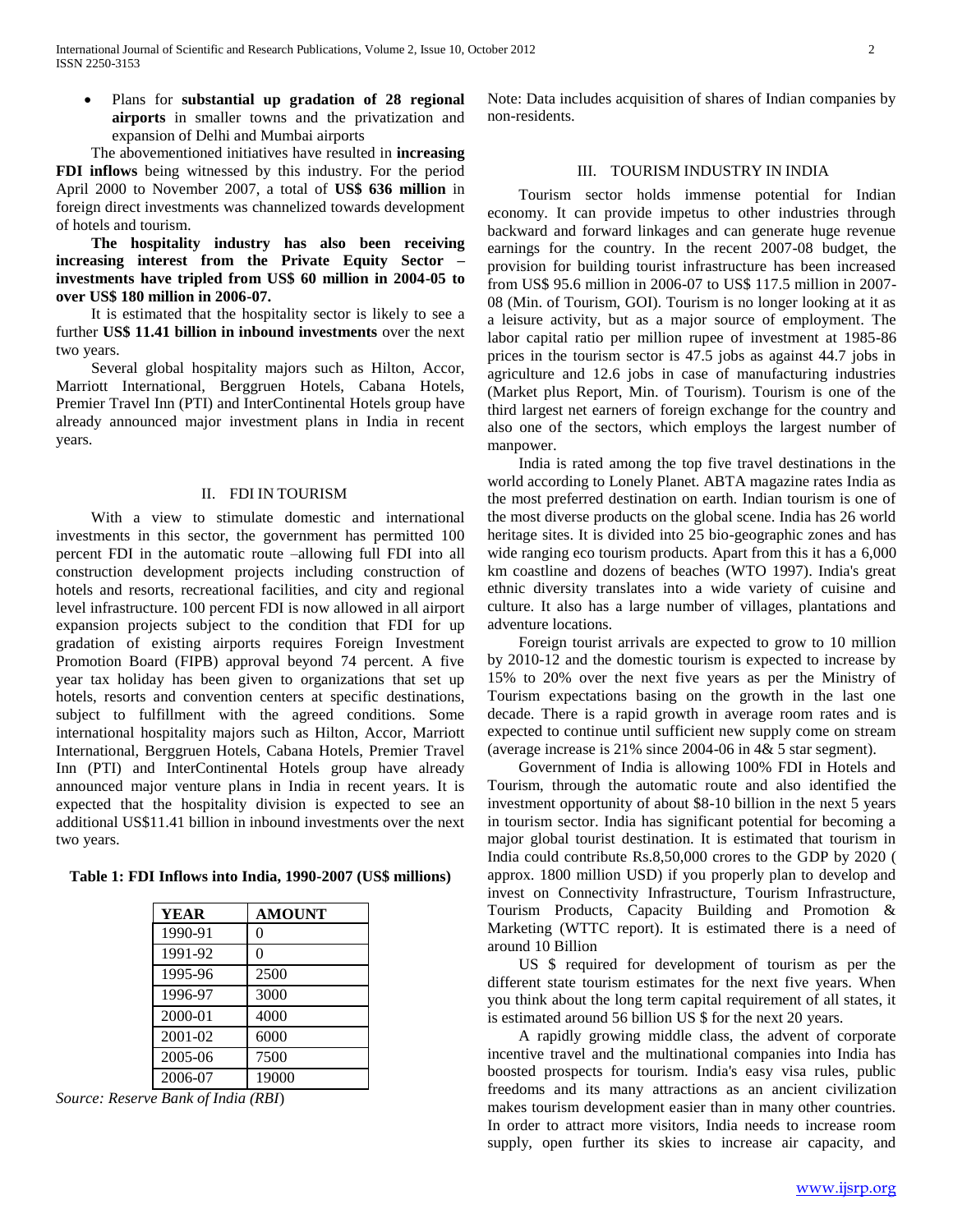upgrade its airports, roads and other infrastructure to global standards. Also tourism development needs to be pursued with a focus on sustainability.

 Though the Government of India is allowing 100% FDI in automatic route to India in tourism sector and there is a wide gap between the demand and supply of hotel rooms and other tourism infrastructure projects, we have attracted the FDI for a volume of 660.87 million US \$ which is 1.46 percent of the total FDI inflow into our country from April 2000 to December 2007.

# IV. INVESTMENT REGULARTIONS

 In the Hotel Industry Sector, Foreign Direct Investment (FDI) has been permitted up to 100% under the automatic route. For foreign technology agreements, automatic approval is granted if:

- **1.** Up to 3 % of the capital cost of the project is proposed to be paid for technical consultancy Services.
- **2.** Up to 3 % of the net turnover is payable for franchising and marketing/publicity fees.
- **3.** Up to 10 % of gross operating profit is payable for management fees, including incentives fees.

# V. NEED OF FDI IN TOURISM

# **REASONS TO INVEST IN INDIAN TOURISM**

- Economic liberalization has given a new force to the hospitality industry**.**
- The Indian hospitality industry is increasing at a rate of 15 percent yearly.
- The current gap between supply and demand is predicted to grow as the economy opens and grows**.**
- The government predicted an additional requirement of 200,000 rooms in the next five years**.**
- Due to stable political and social conditions in India, there will be an increase in the number of tourist arrivals. India is ranked fourth among the world"s must see countries
- The present government in its process has taken a few projects like opening of the partial sky policy. This allows private domestic airline operators to fly on the Indian skies
- An increasingly growing middle class group, the arrival of corporate incentive travel and the multinational companies into India has bright prospects for tourism. India"s easy visa rules, public freedoms and its many attractions as an ancient civilization makes tourism development easier than in many other countries
- The 5 star hotel sector has increased the fastest during the last five years at a CAGR of 12 percent. In the coming years, this sector can be divided into three subsegments Luxury, Business and Leisure. The growth in this segment shows that segment of travelers coming into India. In the last few years India has seen a large inflow of business travelers in the country courtesy to relaxation of the government"s stand on FDI for most of the sectors in the country.

 It costs an average of US\$50-80 million to set up 5 star hotels with three hundred rentable rooms in India. The gestation period is generally between 3-5 years.

## **Table 2: STATISTICAL DATA – Indian Hotel Industry**

| Size of the Hotel<br>Industry                                     | USD 3.8 Billion                                                                                    |  |
|-------------------------------------------------------------------|----------------------------------------------------------------------------------------------------|--|
| Share of premium<br>segment in the overall<br>hotel market (2008) | USD 2.3 Billion                                                                                    |  |
| Expected growth rate<br>from 2008 to 2009                         | 12 percent                                                                                         |  |
| <b>Key Players</b>                                                | Indian Hotels, Leela Ventures, ITC<br>Hotels, Oberoi Hotels, Bharat<br>Hotels, ITDC, Kamat Hotels. |  |
| Rooms                                                             |                                                                                                    |  |
| Current Supply                                                    | About 110,000 hotels rooms                                                                         |  |
| <b>Current Demand</b>                                             | About 150,000 hotels rooms                                                                         |  |

● According to Economic Survey of 2010-11 the average annual growth rate of hotel and restaurant sector has been 8.8% for the period 2005-06 to 2009–10. However, last two years have not been quite pleasant for the sector as growth faltered badly.

● Till five years ago, the sector was registering a growth of around 15% but slowdown in the economy has affected the growth prospects of the sector badly and the growth rate has dropped to single digit level.

● The sector registered negative growth (–3.41%) in 2008–09 over the year 2007–08, which was due to adverse global economic conditions in this year. But the sector is back in the positive growth territory and clocked a growth of 2.2% in 2009- 10.

**Table 3: Indian Hotel Industry: Annual growth rate (%)**

| YEAR           | <b>SEGMENT</b>       | <b>ANNUAL</b><br><b>GROWTH</b><br>$\text{RATE}(\% )$ |  |
|----------------|----------------------|------------------------------------------------------|--|
| $2005 -$<br>06 | Hotels & Restaurants | 17.5                                                 |  |
| 2006-<br>07    | Hotels & Restaurants | 14.4                                                 |  |
| 2007-<br>08    | Hotels & Restaurants | 13.1                                                 |  |
| 2008-<br>09    | Hotels & Restaurants | $-3.4$                                               |  |
| 2009-<br>10    | Hotels & Restaurants | 2.2                                                  |  |

*Source : Economic Survey 2010-11*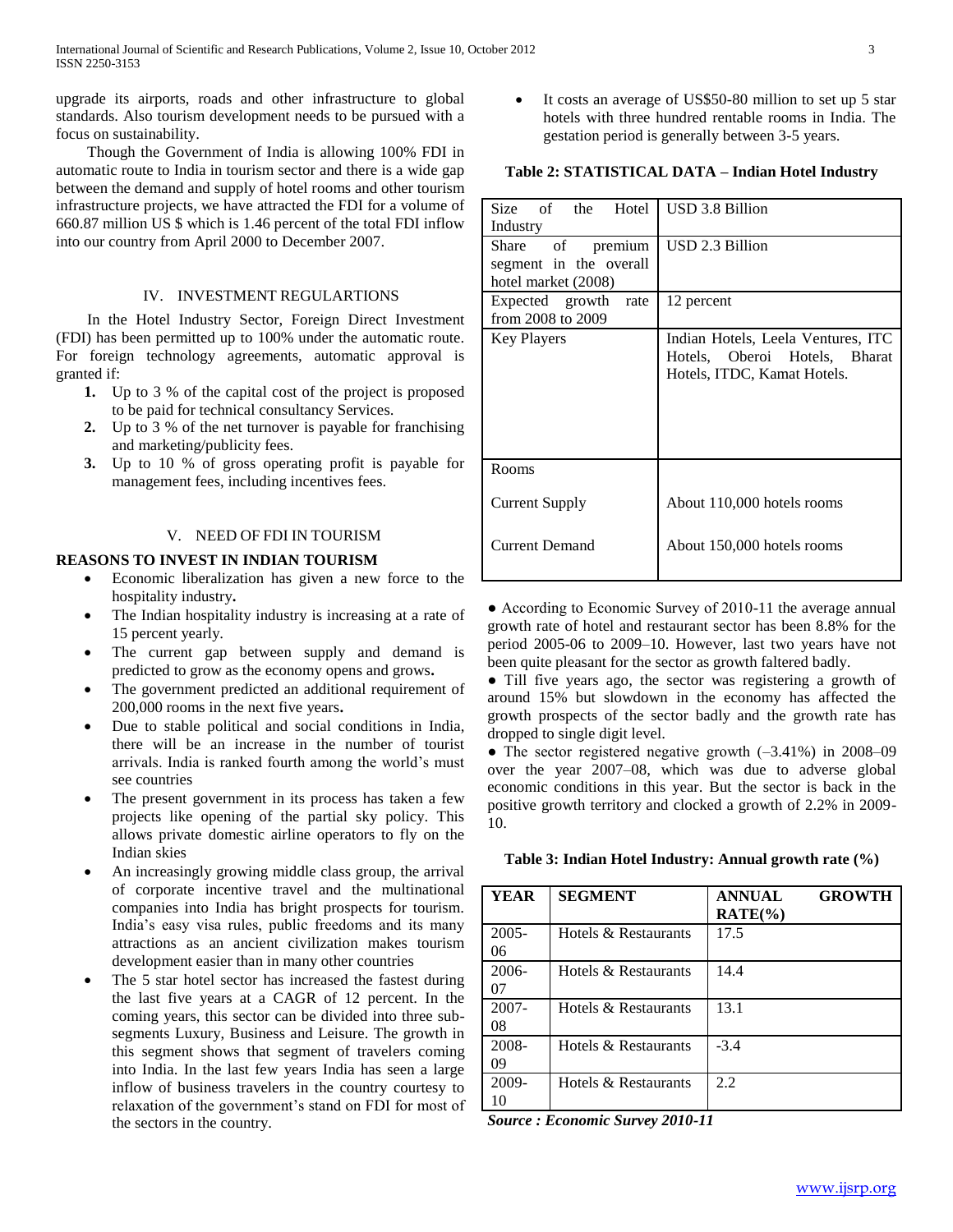According to the statistics by World Travel and Tourism Council, India ranks 18th in business travel and will be among the top 5 in this decade. With such growth, sources estimate, demand is going to exceed supply by at least 100% in coming years.

| Table 4: Number of Hotels – 2010 |  |  |
|----------------------------------|--|--|
|----------------------------------|--|--|

| <b>Hotel categories</b> | <b>No. of Hotels</b> | <b>No. of Rooms</b> |
|-------------------------|----------------------|---------------------|
| 5 star deluxe/5 star    | 165                  | 43,965              |
| 4 Star                  | 770                  | 13,420              |
| 3 Star                  | 505                  | 30,100              |
| 2 Star                  | 495                  | 22,950              |
| 1 Star                  | 260                  | 10,900              |
| Heritage                | 70                   | 4,200               |
| Uncategorized           | 7,078                | Not available       |
| <b>Total</b>            | 8,707(Aprox)         | 1,32,885            |

*Source: FHRAI*

# VI. INFLUENCE OF FDI IN TOURISM INDUSTRY **HOTELS, SUSTAINABLE DEVELOPMENT & FDI**

## **Tourism and Sustainable Development**

 Tourism is often promoted as a job machine (Cukier, 2002; ILO, 2001; Görg, 2000). According to the ILO, the direct employment in (primarily) hotels and restaurants accounted for around three per cent of total employment worldwide. This share is higher in rural areas with little alternative employment opportunities (e.g. in remote wildlife areas), or in small island economies, such as Mauritius and Barbados, where direct employment in the hospitality sector accounts for approximately 10 per cent of total employment (ILO, 2001, p. 48). At the same time, the quality of jobs and their contribution to economic development is often disputed because of their seasonality, and their servile and low-skilled nature. Also the wages that are paid to especially the lower-ranked employees are sometimes questioned. For example, the ILO established that wages at hotel chains are on average 20 percent below those in other economic sectors (ILO, 2001, p. 121).

 Yet advocates of "pro-poor tourism" emphasize that in the context of poverty alleviation, tourism is more relevant than other economic sectors, because it can be labour-intensive, inclusive to marginalized people (e.g. women) and suitable for rural areas with few alternative options for economic development. Even when the numbers of people employed in the sector are relatively low and involve primarily the more skilled persons, the collective income and other livelihood benefits throughout communities can make tourism significant to local poverty reduction (Ashley and Roe, 2002). Other jobs (agriculture, fishing) often pay worse and are physically more demanding, while seasonal or part-time jobs are also attractive in economies where multiple employments prevails (Cukier, 2002). This would explain why almost all employment opportunities associated with tourism in developing countries are highly prized by local residents (Sinclair, 1998, p. 31).

## **FDI in the Tourism Sector**

 FDI in the hotel sector towards developing countries has increased substantially in the past decades, reflecting the rising importance of services in total international investments (see e.g. Dunning and Kundu, 1995; UNCTAD, 2007). But despite its substantial international growth, the major hotel chains remain relatively modest in size and their degree of internationalization is also low compared to other industry sectors (Endo, 2006). For example, none of the major hotel multinationals is included in the top 100 of non-financial MNEs, and most employment in the hotel sector is still created at domestically-owned accommodations: foreign-owned firms account for only 10 per cent of worldwide employment in the hotel and restaurants sector in the 1990s – a low proportion compared to most other industry sectors (UNCTAD, 2007).

 However, the limited proportion of hotel FDI is slightly misleading since hotels primarily internationalize through nonequity modes, particularly in developing countries (Endo, 2006). The most popular non-equity mode is the management service agreement, under which the business is controlled and managed by a foreign firm, who is not the owner. Management contracts offer a hotel MNE *de facto* control and supervision over day-today operations, and secure reasonable proceeds, while avoiding the financial and political risks associated with the sunk costs of ownership. The alternative non-equity mode is the franchising agreement, which awards a local firm the right to do business in a prescribed manner under an existing brand name. This is a less common mode in least developed countries, because of the limited skills and experiences available in these countries (UNCTAD, 2007: pp. 38-39).

# **Developmental Growth through FDI in Tourism Sector (Opportunity)**

 In the Financial Year 2008-2009, India"s GDP recorded a growth rate of 6.7 % according to the Central Statistical Organization. The GDP growth in the 2008-2009 can be attributed to a strong service sector, steady foreign direct investment, as well as the government policies that helped to sustained growth rate.

 The market size of Hotel industry has more than doubled from about USD 1 billion in 2004 to USD 2.3 billion in 2008. It is estimated that India is likely to have around 40 international hotels brands by 2011.

 The growth of the Hotel Industry is largely due to the rising business opportunities, strong economic performance and cross border investments. India has currently base of 110,000 hotels rooms and still face the shortage of 150,000 rooms. There is a mismatch between demand and supply, leading to higher occupancies and average room rates.

 Occupancy rates across India have improved from 52 percent in 1999 to 67 percent in 2007-2008. Average Room Rates across cities have improved from USD 51.6 to USD 76.4 in the same period.

 Despite the global economic recession, foreign tourist arrival increased to 5.37 million in 2008 from 4.98 million in 2007.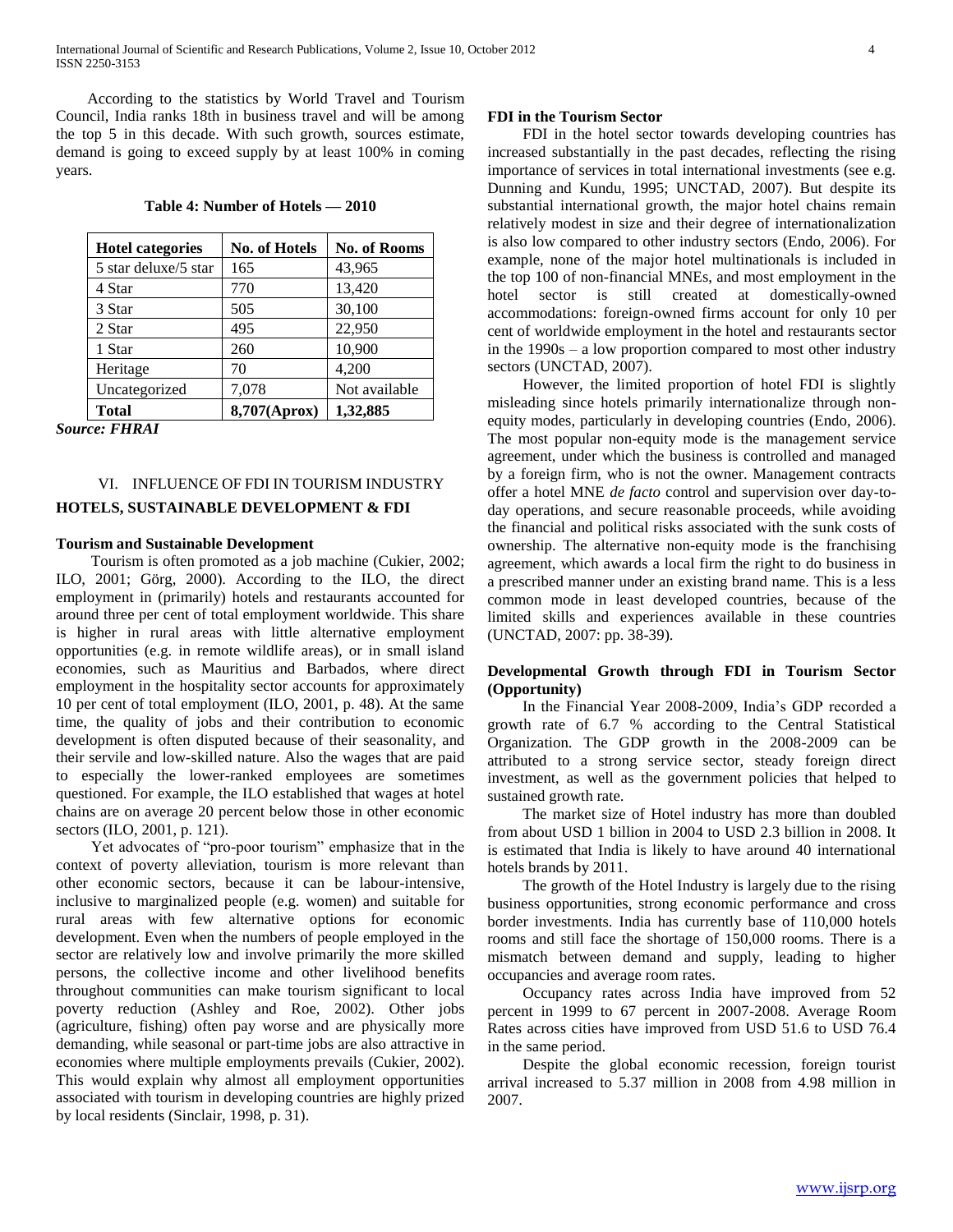Sports events like IPL and the Commonwealth games have a potential to create demand for both Tourism and Hospitality industry in India.

 According to the Indian Tourism ministry, the Indian tourism industry would be the third largest foreign exchange earner in the country in the next three year. Till the end of 2012, foreign tourists will grow at the fastest pace in comparison with the last decade and it is estimated that tourism in India could contribute US\$1.8 billion to India"s GDP. These statistics show the seriousness of the Indian government towards tourism. Andhra Pradesh, Uttar Pradesh, Tamil Nadu, Karnataka and Rajasthan are the leading tourism destinations in India in terms of total tourist arrivals. In the next few years, some new states should come into the picture such as Uttaranchal, Madhya Pradesh and a few others. According to the ministry, it is predicted that around US\$10 billion is required for the development of Indian tourism in the next five years. When we think of long term capital requirements for all the states, it would be nearly US\$56 billion in the next 20 years.

## VII. INFLUENCE OF FDI IN ECONOMIC GROWTH

 Initially, the central government acted as the only source of investment funding for local industries. Foreign investors were not allowed to take part in local economic development. During that time, India"s economy suffered from a low development pace and a low growth rate. However, India"s national government has opened the economy to investment from outside the country since 1991. Thus, the investment system has been transformed and a series of supportive policies have been proposed to encourage diversification of investment and competition (Economic Analysis, 2007). One of the key elements used to push India's economic reforms is the encouragement of FDI. Since 1991, India"s policies toward FDI have undergone various changes in policy priorities. In the late 1991 and early 2000, India"s economic policies were characterized by passing new regulations to authorize joint ventures and, setting up Special Economic Zones (SEZs) 1and "Open Cities"2. On Joint Ventures using Chinese and Foreign Investment was adopted, granting foreign investment a legal status in India.

 The State Council also awarded rights of autonomy in foreign trade to Guangdong and Fujian Provinces and, in 1980, set up four Special Economic Zones (SEZs) in three cities in Guangdong Province (Shenzhen, Zhuhai, Shantou), and one city in Fujian Province (Xiamen). Since 1984, China also has moved to further openness to FDI. In 1984, the concept of SEZs was extended to another fourteen coastal regions. Later, in 1986, in addition to joint ventures, wholly foreign-owned enterprises were also allowed to enter China. In "22 Article Provisions"3, foreign ventures were granted preferential tax treatment, the freedom to import inputs such as materials and equipment, the right to retain and swap foreign exchange with each other, and simpler licensing procedures.

 India"s supportive policies toward FDI increased the inflow of FDI in the late 1980s and it became even more frequent in the early 1900s. Since 1992, when India"s central authority decided to expand the scale and geographical scope of foreign investment, an increase in the foreign direct investment in India emerged. In the years between 1991 and 2002 the average

foreign direct investment in India was US\$ 2.5 billion. This average increased by seven times to become US\$ 37.5 billion during 2005 ("Low Income Countries in Global FDI Race", n.d.). Subsequently, after India's entry to the WTO, India"s investment system entered an expanded internationalization stage and the country has now become one of the top recipients of FDI among developing countries (World Investment Report, 2006).

# VIII. CONCLUSION

 As we pointed out in the introduction, FDI plays a significant role in expanding the tourism sector in India. This shows that appropriate policy to explore tourism resources and plans to develop new tourist venues and facilities may need to be considered in order to meet the increasing demand of tourism in India expected as a result of continued strong foreign direct investment.

The Travel & Tourism industry provides tremendous opportunity to India in terms of contribution to its GDP and employment generation. According to CII estimates, an additional 1 million visitors can help generate revenues of Rs.4, 300 crore annually. Thus, Government policies, which would focus at increasing tourist arrivals in the country and facilitate investments in tourism infrastructure, would lead to significantly higher multiplier effect on the key economic parameters of the Indian economy.

 From the above study following conclusion is recommended as the measures to attract more and more FDI:

- There was need to rationalize the taxation on the hotel industry and adopt a single luxury tax across the country. For provision of single-window clearances at the local, State and Central Government levels to reduce procedural delays.
- Tax holiday would encourage FDI in this sector and more players to set up hotels, to bridge the shortage of rooms which according to Government estimates stood at one lakh rooms.
- Section 72 (A) of the Income Tax Act should be amended such that it is made applicable to the Hospitality sector also by using the word 'undertaking' in lieu of "industrial undertaking".
- It is recommended to increase the depreciation rate to 100% in order to incentives hotels to install pollution control equipment and energy generating devices to protect the environment.
- For the calculation of Book profit for the MAT provisions under Sec. 115 JB, Sec 80HHD profits should be allowed as a deduction on par with the deduction available to Sec 80HHC/E/F profits, as under these relevant sections all the assesses deal with foreign Exchange.
- Service Tax should be computed based on the value of service provided, in the nature of VAT; rather than on the gross amount.
- Concessions under Section 10(5) (B) of IT Act should be restored and spa consultants should also be included.
- Inland Air Travel Tax should be applied at the rate of 5% of the basic ticket price.